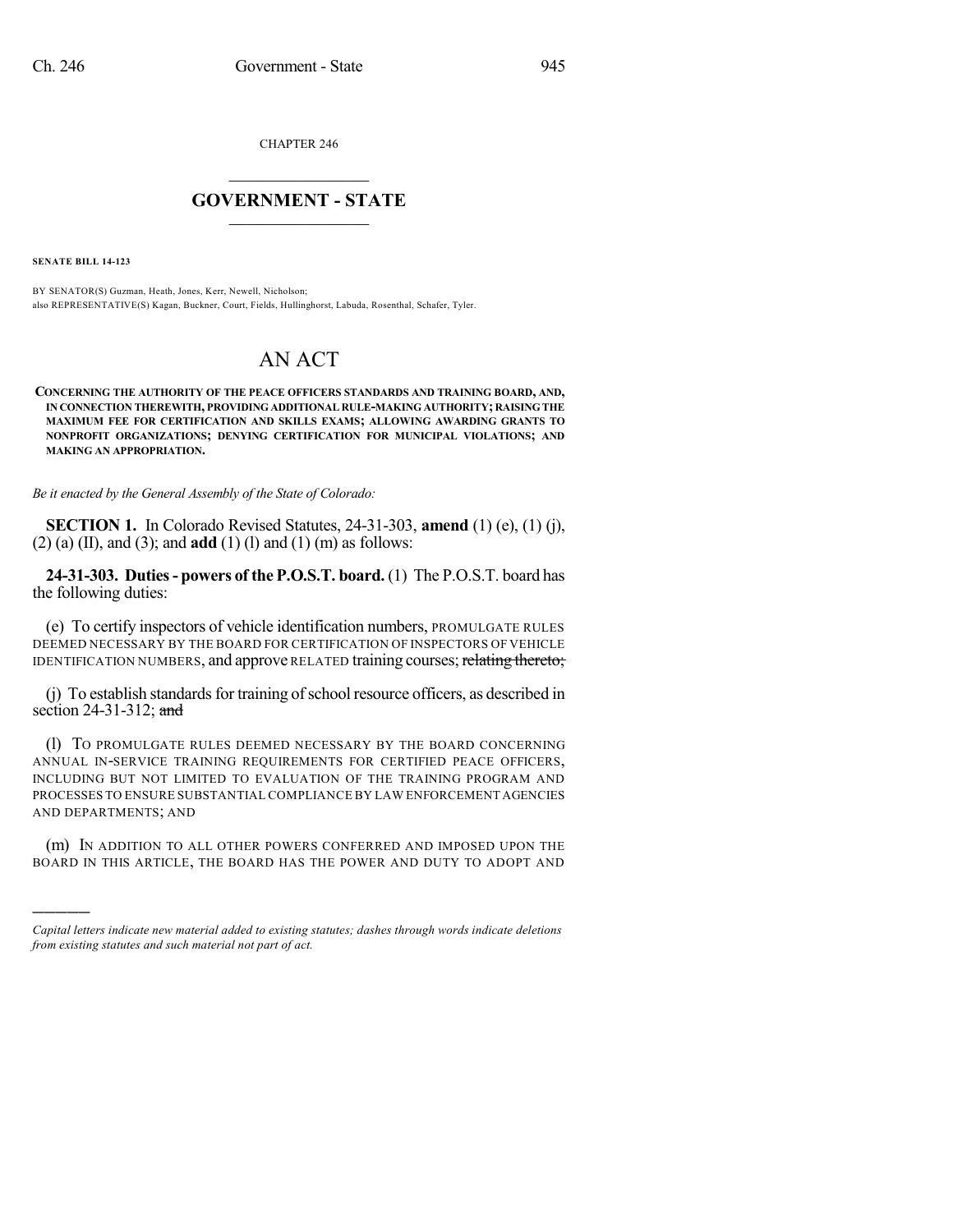PROMULGATE, UNDER THE PROVISIONS OF SECTION 24-4-103, RULES AS THE BOARD MAY DEEM NECESSARY OR PROPER TO CARRY OUT THE PROVISIONS AND PURPOSES OF THIS ARTICLE, WHICH RULES MUST BE FAIR, IMPARTIAL, AND NONDISCRIMINATORY.

(2) (a) The P.O.S.T. board may charge the following fees, the proceeds of which may be used to support the certification of applicants pursuant to this part 3:

(II) Forthe administration of certification and skills examinations, an amount not to exceed one hundred twenty-five FIFTY dollars per examination per applicant.

(3) The P.O.S.T. board may make grants to local governments,  $\sigma$ rto any college or university, OR ANY NONPROFIT for the purpose of funding the training programs required by this section.

**SECTION 2.** In Colorado Revised Statutes, 24-31-305, **amend** (1.5) (g) and (1.5) (h); and **add** (1.5) (i) as follows:

**24-31-305. Certification -issuance - renewal- revocation.**(1.5) The P.O.S.T. board shall deny certification to any person who has been convicted of:

(g) Any misdemeanor in violation of section 18-6-403 (3) (b.5), C.R.S., as it existed prior to July 1, 2006;  $\sigma$ 

(h) Any misdemeanor in violation of federal law or the law of any state that is the equivalent of any of the offenses specified in paragraphs (a) to  $(g)$  of this subsection  $(1.5)$ ; OR

(i) ANY LOCAL MUNICIPAL ORDINANCE THAT IS THE EQUIVALENT OF ANY OF THE OFFENSES SPECIFIED IN PARAGRAPHS (a) TO (g) OF THIS SUBSECTION (1.5).

**SECTION 3.** In Colorado Revised Statutes, 42-3-304, **amend** (24) as follows:

**42-3-304. Registration fees - passenger and passenger-mile taxes - clean screen fund - definitions - repeal.** (24) In addition to any other fee imposed by this section, at the time of registration, the owner shall pay a fee of sixty cents ONE DOLLAR on every item of Class A, B, or C personal property required to be registered pursuant to this article. Notwithstanding the requirements of section 43-4-203, C.R.S., such fee shall be transmitted to the state treasurer, who shall credit the same to the peace officers standards and training board cash fund, created in section 24-31-303 (2) (b), C.R.S.; except that county clerks and recorders shall be entitled to retain five percent of the fee collected to cover the clerks' expenses in the collection and remittance of such fee. All of the moneys in the fund that are collected pursuant to this subsection (24) shall be used by the peace officers standards and training board forthe purposesspecified in section 24-31-310,C.R.S.

**SECTION 4. Appropriation.** In addition to any other appropriation, there is hereby appropriated, out of any moneys in the P.O.S.T. board cash fund created in section 24-31-303 (2) (b), Colorado Revised Statutes, not otherwise appropriated, to the department of law, for the fiscal year beginning July 1, 2014, the sum of \$1,612,467 and 1.4 FTE, or so much thereof as may be necessary, for allocation to